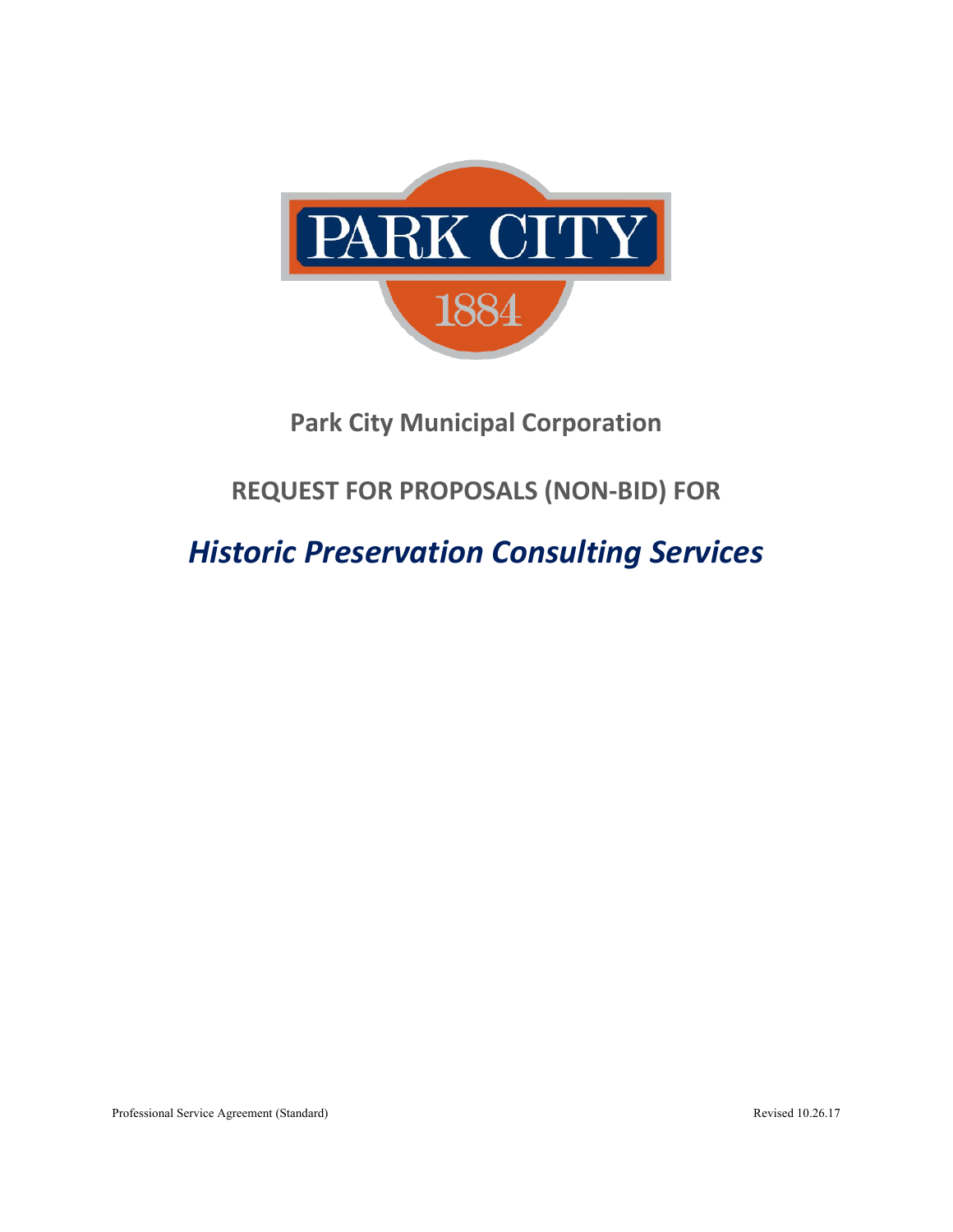## **NOTICE** REQUEST FOR PROPOSALS (NON‐BID) HISTORIC PRESERVATION CONSULTING SERVICES

| PROPOSALS DUE:               | By 5:00 p.m., Friday, September 10, 2021 to Aiden Lillie,<br>Historic Preservation Planner, Planning Department, 445<br>Marsac Avenue, Park City, UT 84060                                           |
|------------------------------|------------------------------------------------------------------------------------------------------------------------------------------------------------------------------------------------------|
| <b>PROJECT NAME:</b>         | <b>Historic Preservation Consulting Services</b>                                                                                                                                                     |
| <b>RFP AVAILABLE:</b>        | August 27, 2021                                                                                                                                                                                      |
| <b>PROJECT LOCATION:</b>     | Park City, Utah                                                                                                                                                                                      |
| PROJECT DESCRIPTION (brief): | <b>Historic Preservation Consulting Services</b>                                                                                                                                                     |
| <b>PROJECT DEADLINE:</b>     | August 31, 2022, (contract may be extended annually up<br>to two (2) additional years pending budget allocations.)                                                                                   |
| <b>OWNER:</b>                | Park City Municipal Corporation<br>445 Marsac Avenue<br>P.O. Box 1480<br>Park City, UT 84060                                                                                                         |
| <b>CONTACT:</b>              | Aiden Lillie, Historic Preservation Planner<br>aiden.lillie@parkcity.org<br>All questions shall be submitted by 4:00 p.m., Friday,<br>September 3, 2021, via email to:<br>aiden.lillie@parkcity.org. |

**Park City reserves the right to reject any or all proposals received. Furthermore, the City shall have the right to waive any informality or technicality in proposals received when in the best interest of the City.** 

**In the absence of the project manager, proposals should be dropped off to the City Recorder, located at 445 Marsac Avenue, Third Floor – Executive Department, Park City, Utah 84060.**

Professional Service Agreement (Standard) Revised 08.25.21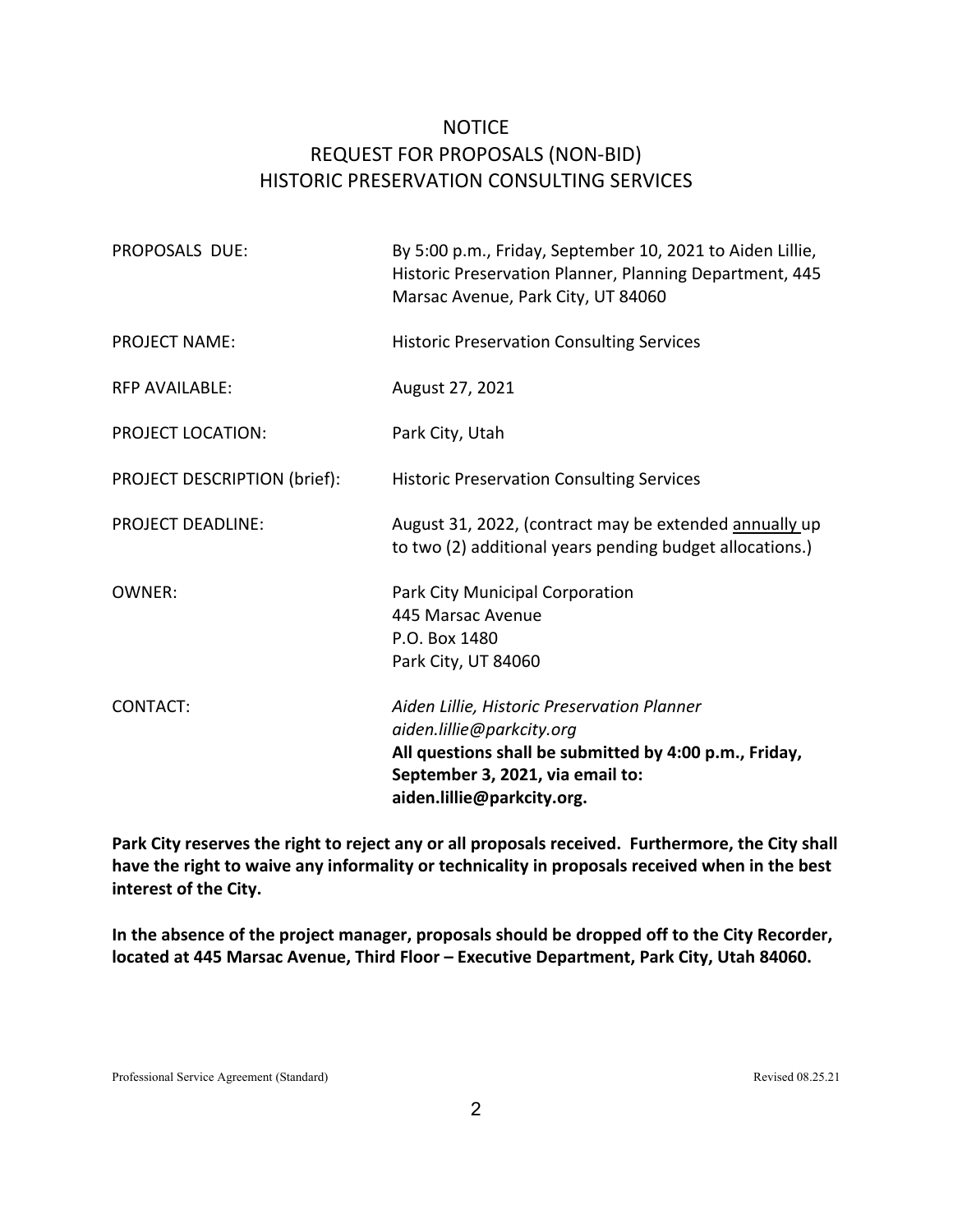#### **I. Introduction**

Park City Municipal Corporation ("PCMC or the "City) seeks proposals for private consultant for historic preservation efforts with the Building and Planning Departments, supporting Park City Municipal Corporation in its efforts to maintain and preserve our two (2) National Register Historic Districts and Park City Historic Sites Inventory.

#### **II. Scope of Project**

A private consultant is sought to provide support services to the Building and Planning Departments as needed and requested regarding historic preservation activities. This primarily includes reviewing pre‐Historic District Design Review ("HDDR") applications and attending weekly Design Review Team ("DRT") meetings, but may also include review of project proposals, participation in site visits with staff and applicants as necessary, and providing resource materials as needed and requested by the Building and Planning Department staff.

The duration of this contract will be for one (1) year. The contract may be extended annually for up to two (2) additional years pending budget allocations. The consultant may expect to spend approximately 120 hours and not more than 180 hours annually, for approximately 3 hours per week on this project, including potential travel time to and from Park City.

#### **III. Content of Proposal**

Proposals will be evaluated on the criteria listed below. Proposals shall be limited to five (5) single‐sided or three (3) double‐sided pages.

- 1. A brief written description of the consultant's approach to the project.
- 2. Graduate degree in historic preservation from an accredited college/university and at least five (5) years of full-time practical experience in historic preservation. General understanding of planning and/or architecture in private and public sectors is beneficial.
- 3. Knowledge of Utah's historic resources and State comprehensive planning laws, and implementing rules concerning historic preservation, State historic preservation, State historic preservation laws, and implementing regulations.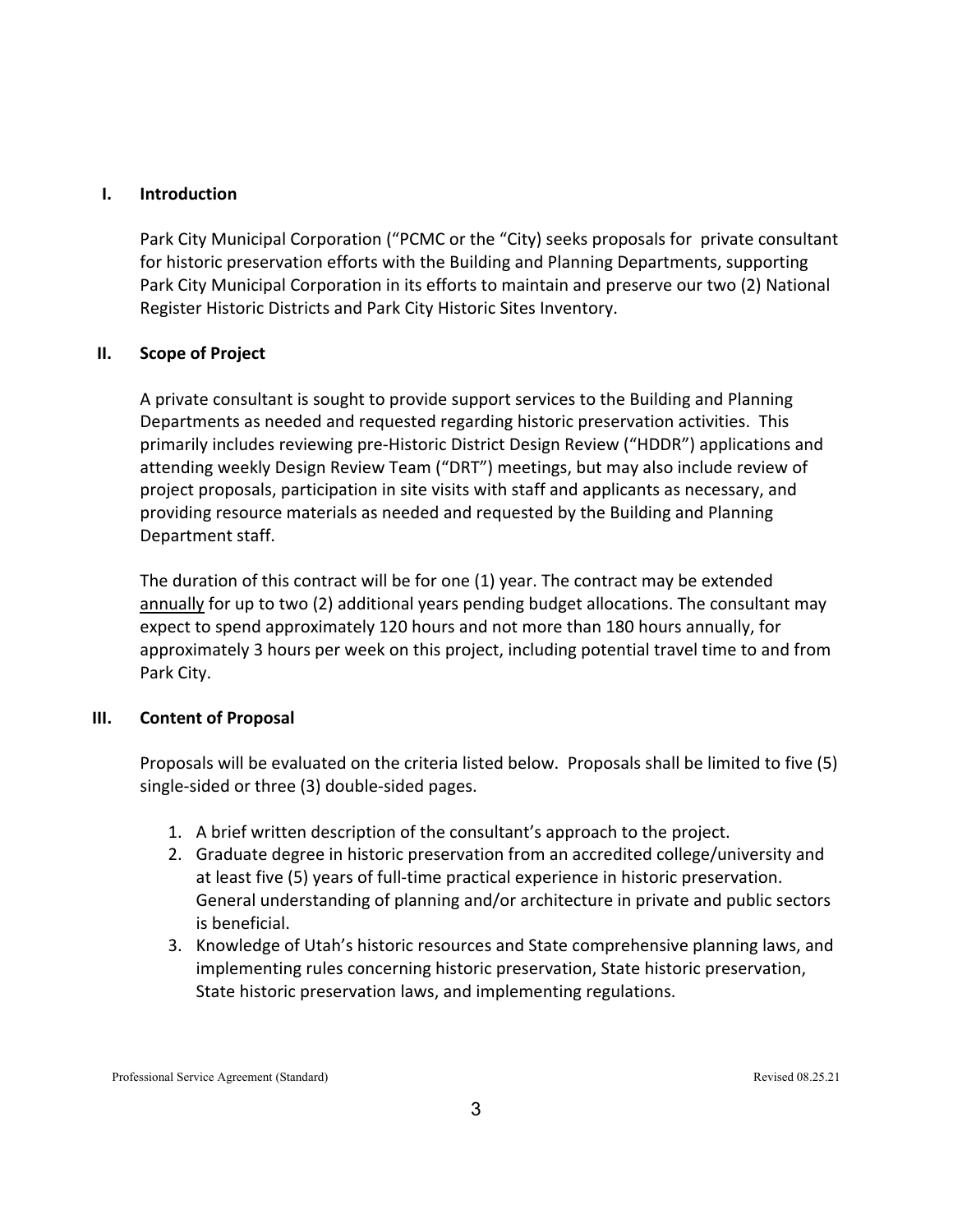- 4. Extensive experience with National Register of Historic Places, detailed experience in creating National Register Districts, and experience with Historic District Design Guideline development and application.
- 5. Availability of the designated consultant.
- 6. CV including brief description of individual and/or firm history and area of expertise.
- 7. Three (3) project references, including summary of scope of services provided for said references.
- 8. Proposed contract budget (include hourly fee and any other anticipated expenses).
- 9. Understanding of industrial ruins, industrial archeology, or mining history a plus but not a requirement.
- 10. Proposals will be good for sixty (60) days.

PCMC reserves the right to reject any and all proposals for any reason. Proposals lacking required information will not be considered. All submittals shall be public records in accordance with government records regulations ("GRAMA") unless otherwise designated by the applicant pursuant to UCA §63G‐2‐309, as amended. The award of contract is subject to approval by City Council.

PCMC reserves the right to cancel or modify the terms of this Request for Proposals ("RFP") and/or the project at any time and for any reason preceding contract award and reserves the right to accept or reject any or all proposals submitted pursuant to this RFP. Park City will provide respondents written notice of any cancellation and/or modification. Furthermore, the City shall have the right to waive any informality or technicality in proposals received when in the best interest of the City.

#### **Price may not be the sole deciding factor.**

#### **IV. Selection Process**

Proposals will be evaluated on the factors listed in Section III, Content of Proposal, above.

The selection process will proceed on the following schedule:

- A. Proposals will be received by Park City Municipal Corporation **by 5:00 p.m. on Friday, September 10, 2021**, either at the Planning Department Office, Attention: Aiden Lillie, Historic Preservation Planner, located at 445 Marsac Avenue, P.O. Box 1480, Park City, UT 84060, or via email to aiden.lillie@parkcity.org. Files larger than 8 MB MUST be submitted using file sharing software.
- B. A selection committee comprised of City staff will review all submitted RFPs and conduct interviews no later than September 24, 2021.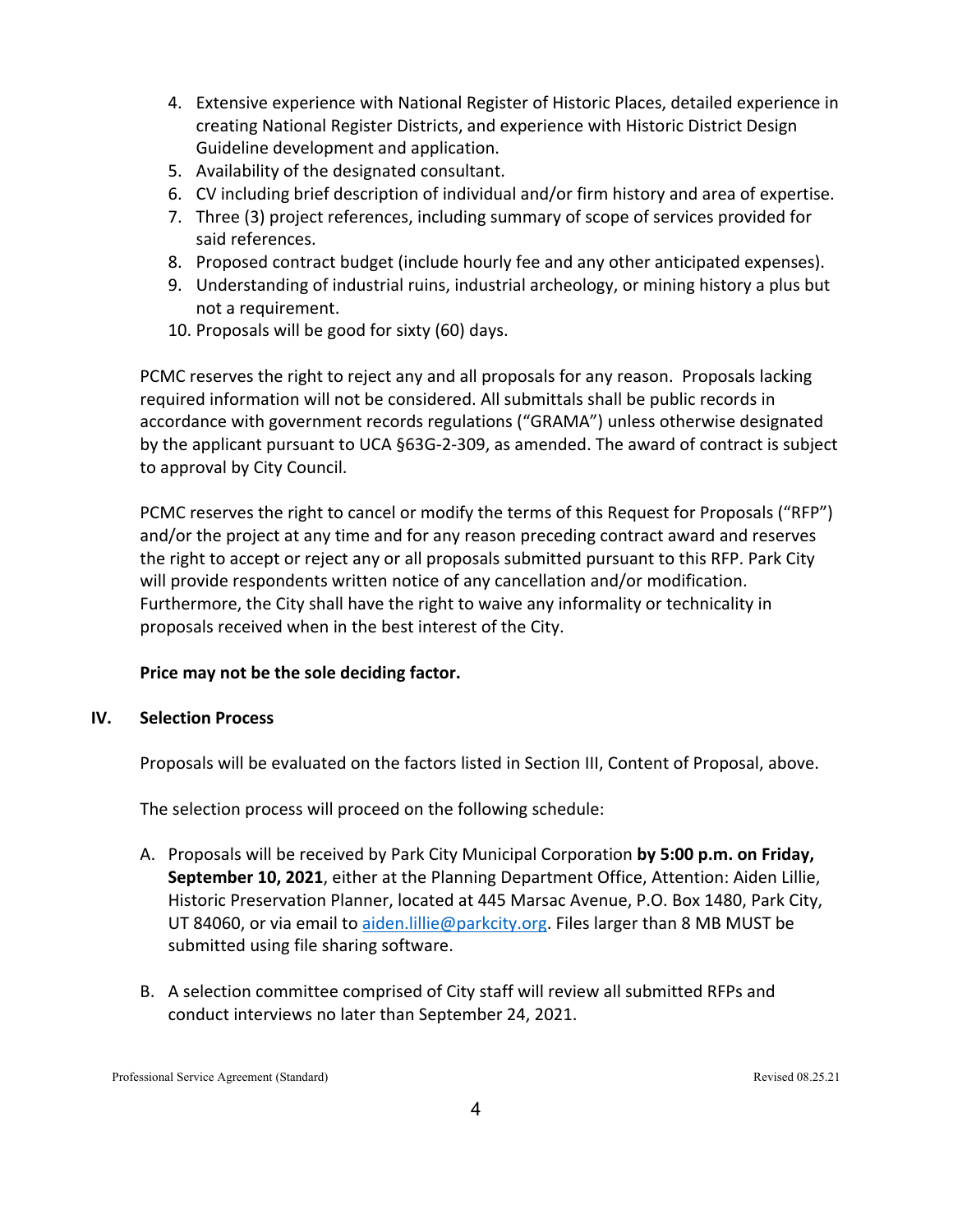- C. It is anticipated that City Council will vote on the contract award on Thursday, October 7, 2021.
- D. The nature and extent of requested changes to our standard contract (i.e., unwillingness to comply with our insurance/indemnity provision), counts against proposer.)

#### **V. Park City Municipal Standard Service Provider Agreement**

The successful proposal will be required to enter into Park City's Professional Service Agreement, in its current form, with the City. A draft of the Agreement is attached to this RFP as **Exhibit "A"** and incorporated herein. If there is a conflict between the written and numerical amount of the proposal, the written amount shall supersede.

**ANY INQUIRIES RELATED TO INDEMNIFICATION OR INSURANCE PROVISIONS CONTAINED IN PARK CITY MUNICIPAL CORPORATION'S STANDARD AGREEMENT MUST BE SUBMITTED TO PARK CITY MUNICIPAL CORPORATION NO LATER THAN THE PROPOSAL/SUBMITTAL DEADLINE. PARK CITY MAY, IN ITS SOLE DISCRETION, CONSIDER SUCH INQUIRES. ANY CHANGES TO PARK CITY'S STANDARD INSURANCE AND INDEMNIFICATION PROVISION SHALL BE APPROVED AT PARK CITY'S SOLE DISCRETION**.

Any service provider who contracts with PCMC is required to have a valid Park City business license.

#### **VI. Information to be submitted**

To be considered, the proposal must be received at the Park City Planning Department Office, Attention: Aiden Lillie, Historic Preservation Planner, 445 Marsac Avenue, P.O. Box 1480, Park City, UT 84060, **by 5:00 p.m. on Friday, September 10, 2021, or via email aiden.lillie@parkcity.org.** Only one (1) copy is needed for submission.

#### **VII. Preparation of Proposals**

- A. Failure to Read. Failure to read the Request for Proposal and these instructions will be at the offeror's own risk.
- B. Cost of Developing Proposals. All costs related to the preparation of the proposals and any related activities are the sole responsibility of the offeror. The City assumes no liability for any costs incurred by offerors throughout the entire selection process.

#### **VIII. Proposal Information**

Professional Service Agreement (Standard) Revised 08.25.21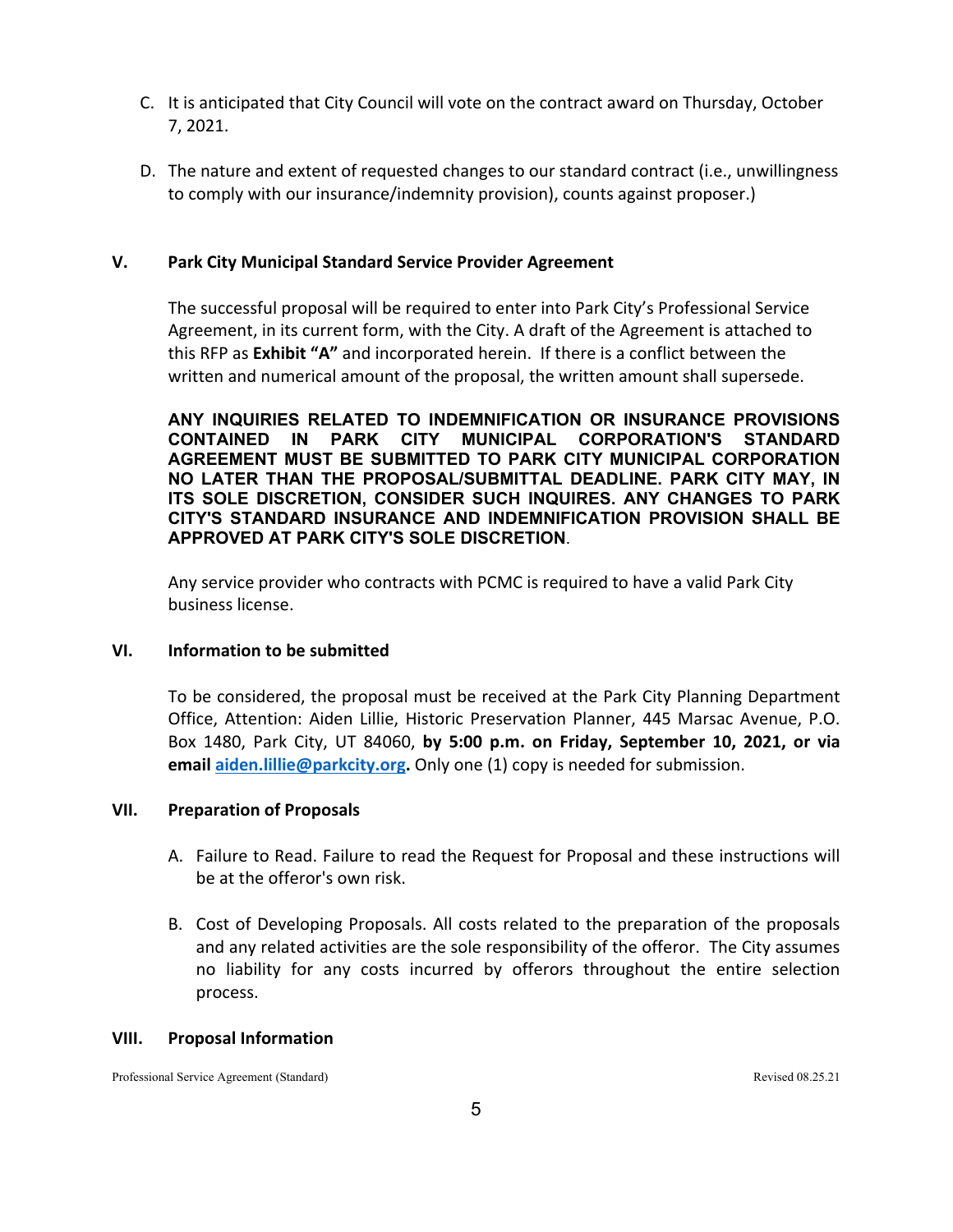- A. Equal Opportunity. The City will make every effort to ensure that all offerors are treated fairly and equally throughout the entire advertisement, review, and selection process. The procedures established herein are designed to give all parties reasonable access to the same basic information.
- B. Proposal Ownership. All proposals, including attachments, supplementary materials, addenda, etc., shall become the property of the City and will not be returned to the offeror.
- C. Rejection of Proposals. The City reserves the right to reject any or all proposals received. Furthermore, the City shall have the right to waive any informality or technicality in proposals received when in the best interest of the City.
- D. No proposal shall be accepted from, or contract awarded to, any person, firm, or corporation that is in arrears to the City, upon debt or contract, or that is a defaulter, as surety or otherwise, upon any obligation to the City, or that may be deemed irresponsible or unreliable by the City. Offerors may be required to submit satisfactory evidence that they have the necessary financial resources to perform and complete the work outlined in this RFP.
- E. PCMC's policy is, subject to federal, State, and local procurement laws, to make reasonable attempts to support Park City businesses by purchasing goods and services through local vendors and service providers.
- F. If bidder utilizes third parties for completing RFP requirements, list what portion of the RFP will be completed by third parties and the name, if known, of the third party.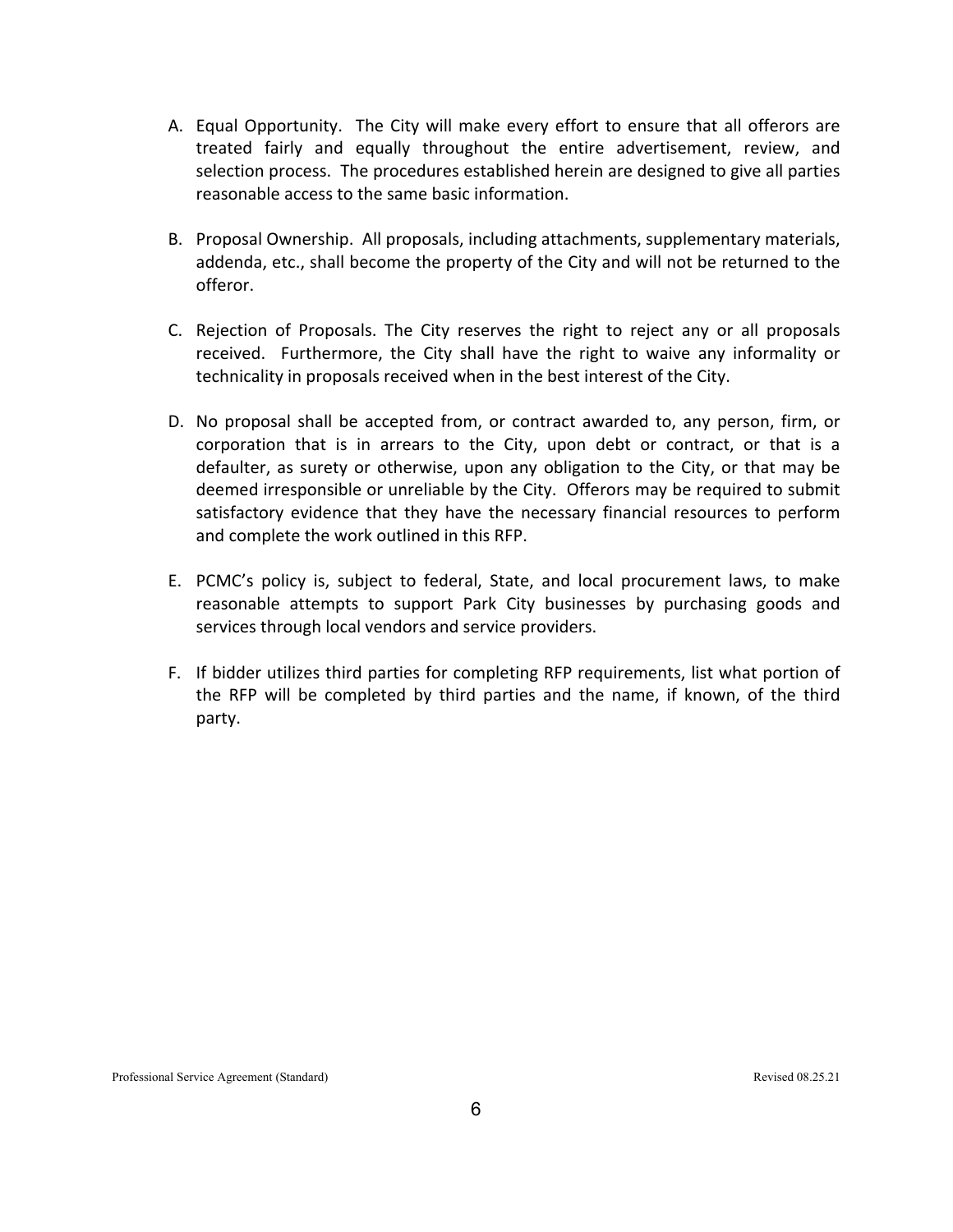THIS AGREEMENT is made and entered into in duplicate this \_\_\_\_ day of \_\_\_\_\_\_\_\_\_\_\_\_\_, 2021, by and between PARK CITY MUNICIPAL CORPORATION, a Utah municipal corporation, ("City"), and ("Service Provider"), collectively, the City and the Service Provider are referred to as (the "Parties").

#### WITNESSETH:

WHEREAS, the City desires to have certain services and tasks performed as set forth below requiring specialized skills and other supportive capabilities;

WHEREAS, sufficient City resources are not available to provide such services; and

WHEREAS, the Service Provider represents that the Service Provider is qualified and possesses sufficient skills and the necessary capabilities, including technical and professional expertise, where required, to perform the services and/or tasks set forth in this Agreement.

NOW, THEREFORE, in consideration of the terms, conditions, covenants, and performance contained herein, the Parties hereto agree as follows:

## **1. SCOPE OF SERVICES**.

The Service Provider shall perform such services and accomplish such tasks, including the furnishing of all materials and equipment necessary for full performance thereof, as are identified and designated as Service Provider responsibilities throughout this Agreement and as set forth in the "Scope of Services" attached hereto as "Exhibit A" and incorporated herein (the "Project"). The total fee for the Project shall not exceed (dollar amount) annually.

The City has designated the City Manager, or his/her designee as City's Representative, who shall have authority to act in the City's behalf with respect to this Agreement consistent with the budget contract policy.

## **2. TERM**.

No work shall occur prior to the issuance of a Notice to Proceed which cannot occur until execution of this Agreement, which execution date shall be commencement of the term and the term shall terminate on (Date) or earlier, unless extended by mutual written agreement of the Parties.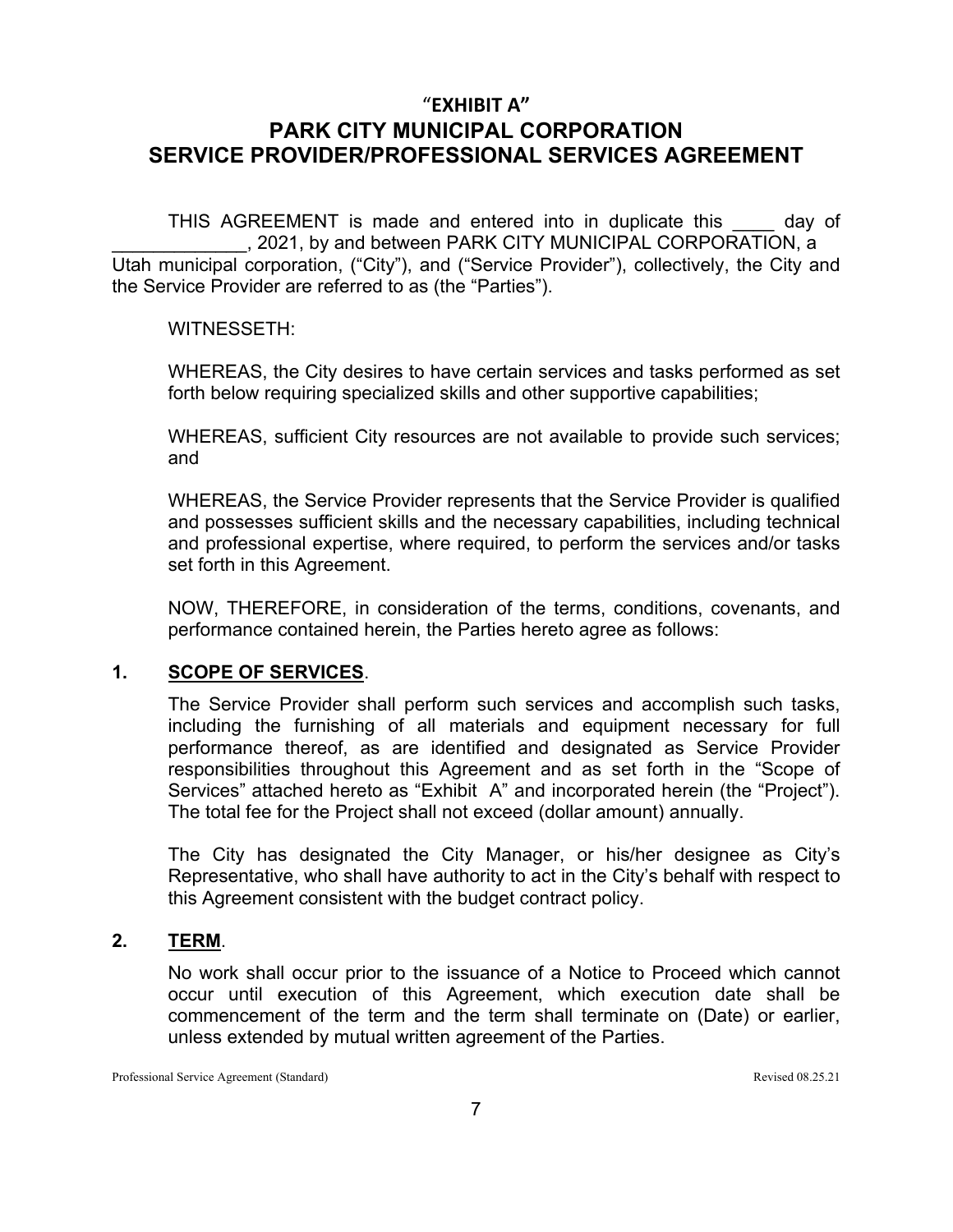## **3. COMPENSATION AND METHOD OF PAYMENT**.

- A. Payments for services provided hereunder shall be made monthly following the performance of such services.
- B. No payment shall be made for any service rendered by the Service Provider except for services identified and set forth in this Agreement.
- C. For all "extra" work the City requires, the City shall pay the Service Provider for work performed under this Agreement according to the schedule attached hereto as "Exhibit B," or if none is attached, as subsequently agreed to by both Parties in writing.
- D. The Service Provider shall submit to the City Manager or her designee on forms approved by the City Manager, an invoice for services rendered during the pay period. The City shall make payment to the Service Provider within thirty (30) days thereafter. Requests for more rapid payment will be considered if a discount is offered for early payment. Interest shall accrue at a rate of six percent (6%) per annum for services remaining unpaid for sixty (60) days or more.
- E. The Service Provider reserves the right to suspend or terminate work and this Agreement if any unpaid account exceeds sixty (60) days.
- F. Service Provider acknowledges that the continuation of this Agreement after the end of the City's fiscal year is specifically subject to the City Council's approval of the annual budget.

## **4. RECORDS AND INSPECTIONS**.

- A. The Service Provider shall maintain books, records, documents, statements, reports, data, information, and other material with respect to matters covered, directly or indirectly, by this Agreement, including (but not and the contract of the contract of the contract of the contract of the contract of the contract of the contract of the contract of the contract of the contract of the contract of the contract of the contract of the co to) that which is necessary to sufficiently and properly reflect all direct and indirect costs related to the performance of this Agreement, and shall maintain such accounting procedures and practices as may be necessary to assure proper accounting of all funds paid pursuant to this Agreement.
- B. The Service Provider shall retain all such books, records, documents, statements, reports, data, information, and other material with respect to matters covered, directly or indirectly, by this Agreement for six (6) years after expiration of the Agreement.
- C. The Service Provider shall, at such times and in such form as the City may require, make available for examination by the City, its authorized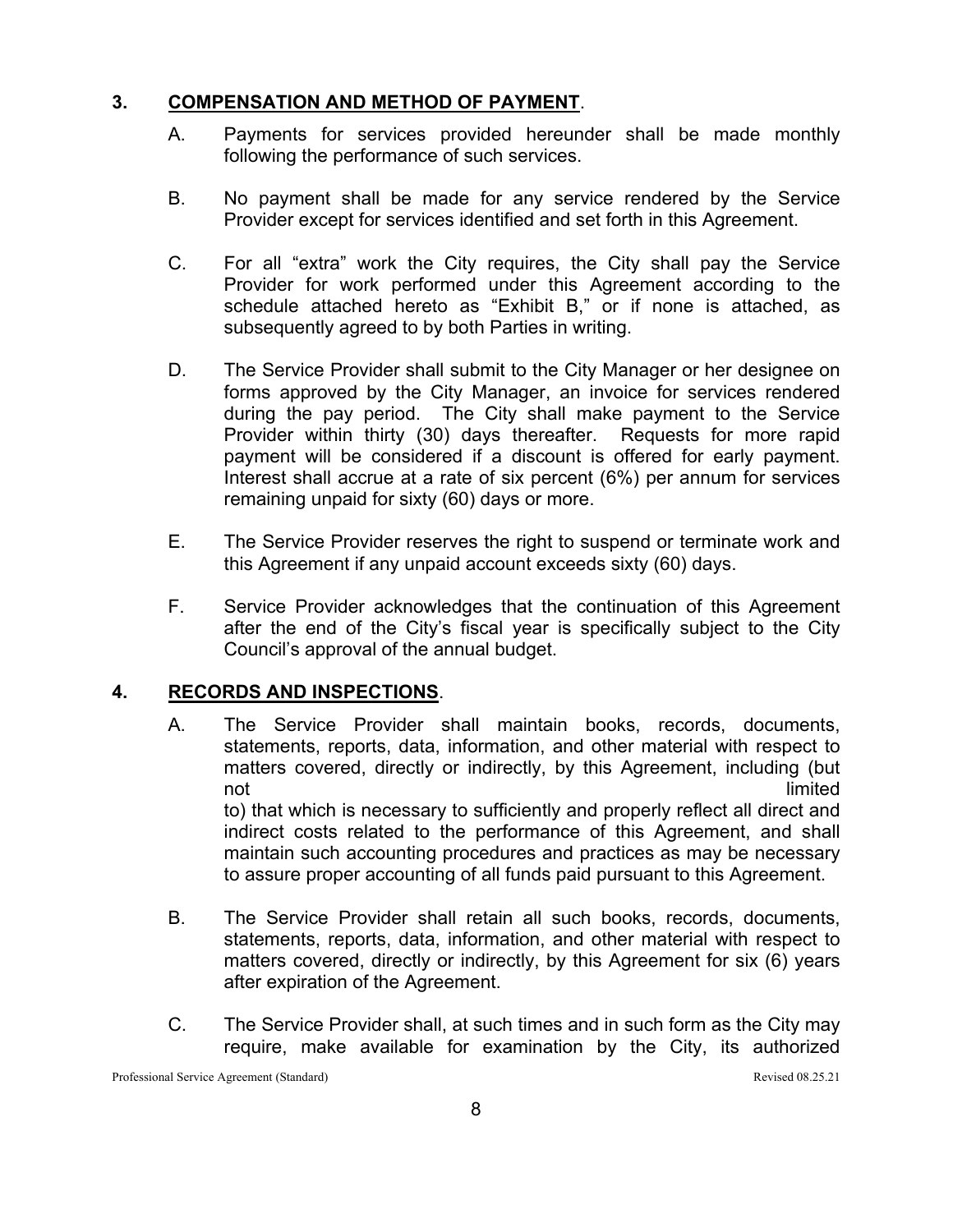representatives, the State Auditor, or other governmental officials authorized by law to monitor this Agreement all such books, records, documents, statements, reports, data, information, and other material with respect to matters covered, directly or indirectly, by this Agreement. The Service Provider shall permit the City or its designated authorized representative to audit and inspect other data relating to all matters covered by this Agreement. The City may, at its discretion, conduct an audit at its expense, using its own or outside auditors, of the Service Provider's activities, which relate directly or indirectly to this Agreement.

D. The City is subject to the requirements of the Government Records Access and Management Act, Chapter 2, Title 63G, Utah Code Annotated, 1953, as amended and Park City Municipal Code Title 5 ("GRAMA"). All materials submitted by Service Provider pursuant to this Agreement are subject to disclosure unless such materials are exempt from disclosure pursuant to GRAMA. The burden of claiming and exemption form disclosure rests solely with Service Provider. Any materials for which Service Provider claims a privilege from disclosure based on business confidentiality shall be submitted marked as "confidential - business confidentiality" and accompanied by a concise statement from Service Provider of reasons supporting its claim of business confidentiality. Generally, GRAMA only protects against the disclosure of trade secrets or commercial information that could reasonably be expected to result in unfair competitive injury. The City will make reasonable efforts to notify Service Provider of any requests made for disclosure of documents submitted under a claim of confidentiality. Service Provider specifically waives any claims against the City related to any disclosure of materials pursuant to GRAMA.

## **5. INDEPENDENT CONTRACTOR RELATIONSHIP**.

- A. The Parties intend that an independent Service Provider/City relationship will be created by this Agreement. No agent, employee, or representative of the Service Provider shall be deemed to be an employee, agent, or representative of the City for any purpose, and the employees of the Service Provider are not entitled to any of the benefits the City provides for its employees. The Service Provider will be solely and entirely responsible for its acts and for the acts of its agents, employees, subcontractors or representatives during the performance of this Agreement.
- B. In the performance of the services herein contemplated the Service Provider is an independent contractor with the authority to control and direct the performance of the details of the work, however, the results of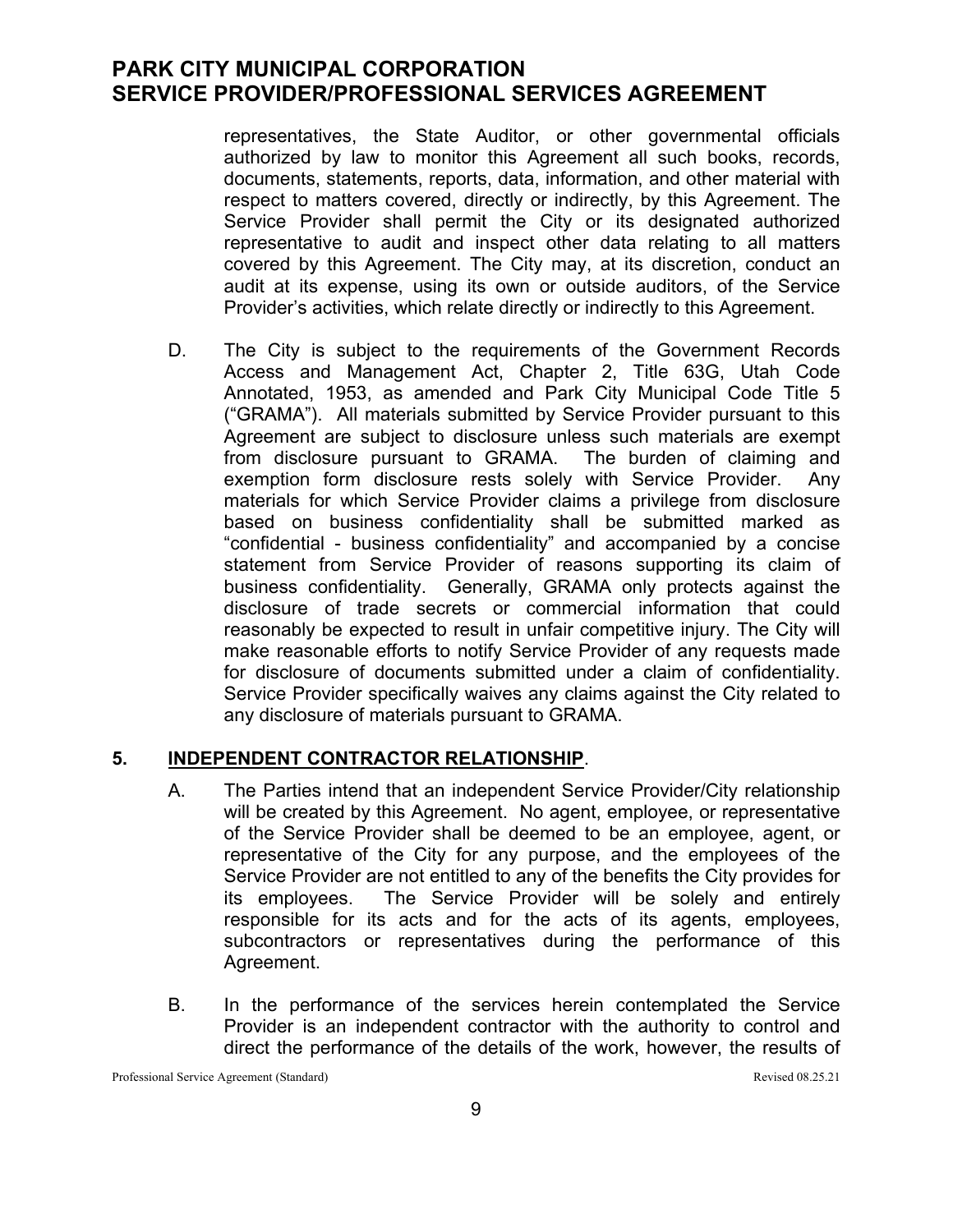the work contemplated herein must meet the approval of the City and shall be subject to the City's general rights of inspection and review to secure the satisfactory completion thereof.

#### **6. SERVICE PROVIDER EMPLOYEE/AGENTS**.

The City may at its sole discretion require the Service Provider to remove an employee(s), agent(s), or representative(s) from employment on this Project. The Service Provider may, however, employ that (those) individuals(s) on other non-City related projects.

#### **7. HOLD HARMLESS INDEMNIFICATION**.

- A. The Service Provider shall indemnify and hold the City and its agents, employees, and officers, harmless from and shall process and defend at its own expense any and all claims, demands, suits, at law or equity, actions, penalties, losses, damages, or costs, of whatsoever kind or nature, brought against the City arising out of, in connection with, or incident to the execution of this Agreement and/or the Service Provider's defective performance or failure to perform any aspect of this Agreement; provided, however, that if such claims are caused by or result from the concurrent negligence of the City, its agents, employees, and officers, this indemnity provision shall be valid and enforceable only to the extent of the negligence of the Service Provider; and provided further, that nothing herein shall require the Service Provider to hold harmless or defend the City, its agents, employees and/or officers from any claims arising from the sole negligence of the City, its agents, employees, and/or officers. The Service Provider expressly agrees that the indemnification provided herein constitutes the Service Provider's limited waiver of immunity as an employer under Utah Code Section 34A-2-105; provided, however, this waiver shall apply only to the extent an employee of Service Provider claims or recovers compensation from the City for a loss or injury that Service Provider would be obligated to indemnify the City for under this Agreement. This limited waiver has been mutually negotiated by the Parties and is expressly made effective only for the purposes of this Agreement. The provisions of this section shall survive the expiration or termination of this Agreement.
- B. No liability shall attach to the City by reason of entering into this Agreement except as expressly provided herein.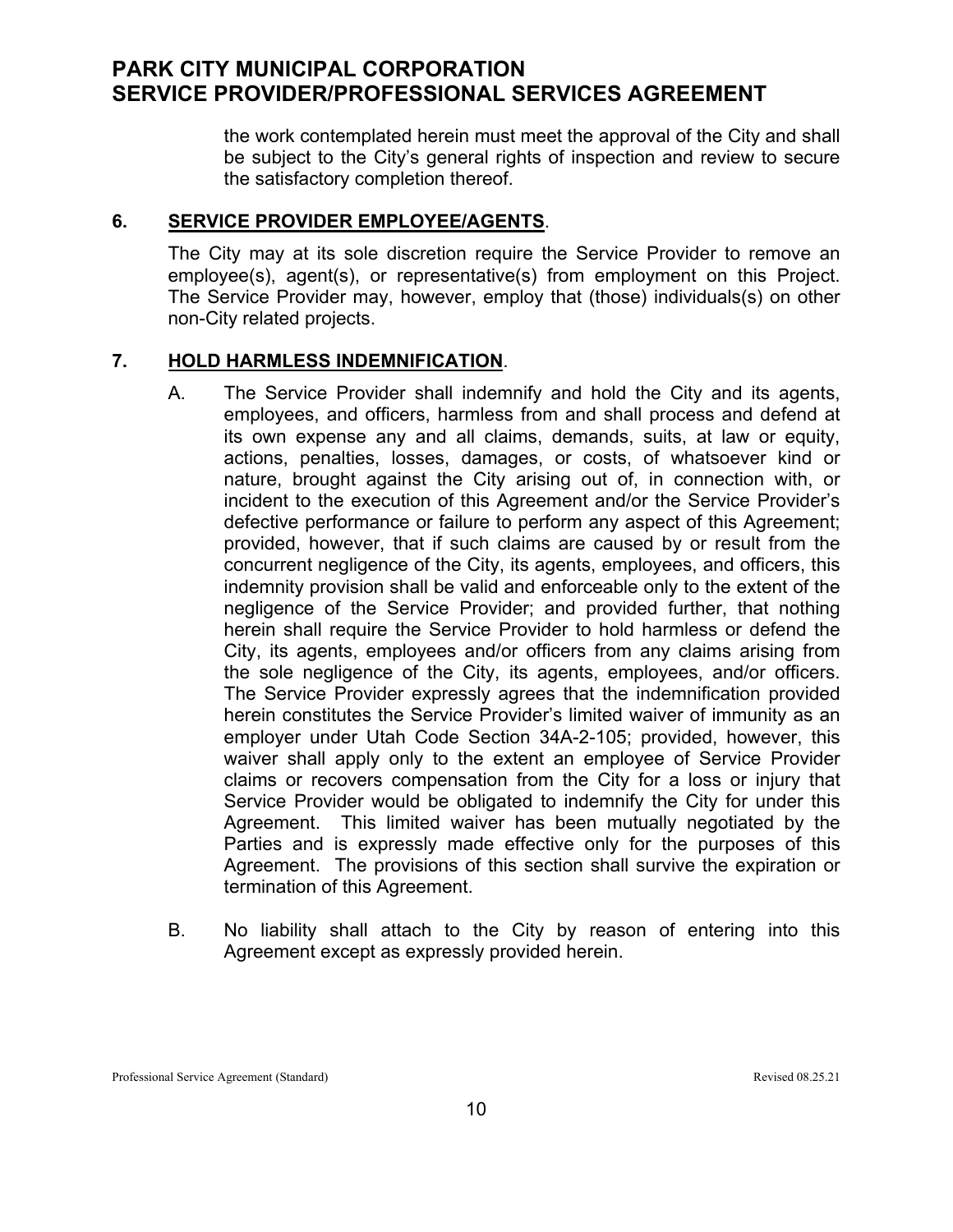## **8. INSURANCE**.

The Service Provider shall procure and maintain for the duration of the Agreement, insurance against claims for injuries to persons or damage to property which may arise from or in connection with the performance of the work hereunder by the Service Provider, their agents, representatives, employees, or subcontractors. The Service Provider shall provide a Certificate of Insurance evidencing:

A. General Liability insurance written on an occurrence basis with limits no less than One Million Dollars (\$1,000,000) combined single limit per occurrence and Three Million Dollars (\$3,000,000) aggregate for personal injury, bodily injury and property damage.

 The Service Provider shall increase the limits of such insurance to at least the amount of the Limitation of Judgments described in Section 63G-7-604 of the Governmental Immunity Act of Utah, as calculated by the state risk manager every two years and stated in Utah Admin. Code R37-4-3.

- B. Automobile Liability insurance with limits no less than Two Million Dollars (\$2,000,000) combined single limit per accident for bodily injury and property damage.
- C. Professional Liability (Errors and Omissions) insurance with annual limits no less than One Million Dollars (\$1,000,000) per occurrence. If written on a claims-made basis, the Service Provider warrants that the retroactive date applicable to coverage precedes the effective date of this agreement; and that continuous coverage will be maintained for an extended reporting period and tail coverage will be purchased for a period of at least three (3) years beginning from the time that work under this agreement is complete.
- D. Workers Compensation insurance limits written as follows: Bodily Injury by Accident Five Hundred Thousand Dollars (\$500,000) each accident; Bodily Injury by Disease Five Hundred Thousand Dollars (\$500,000) each employee, Five Hundred Thousand Dollar (\$500,000) policy limit.
- E. The City shall be named as an additional insured on general liability and auto liability insurance policies, with respect to work performed by or on behalf of the Service Provider and a copy of the endorsement naming the City as an additional insured shall be attached to the Certificate of Insurance. Should any of the above described policies be cancelled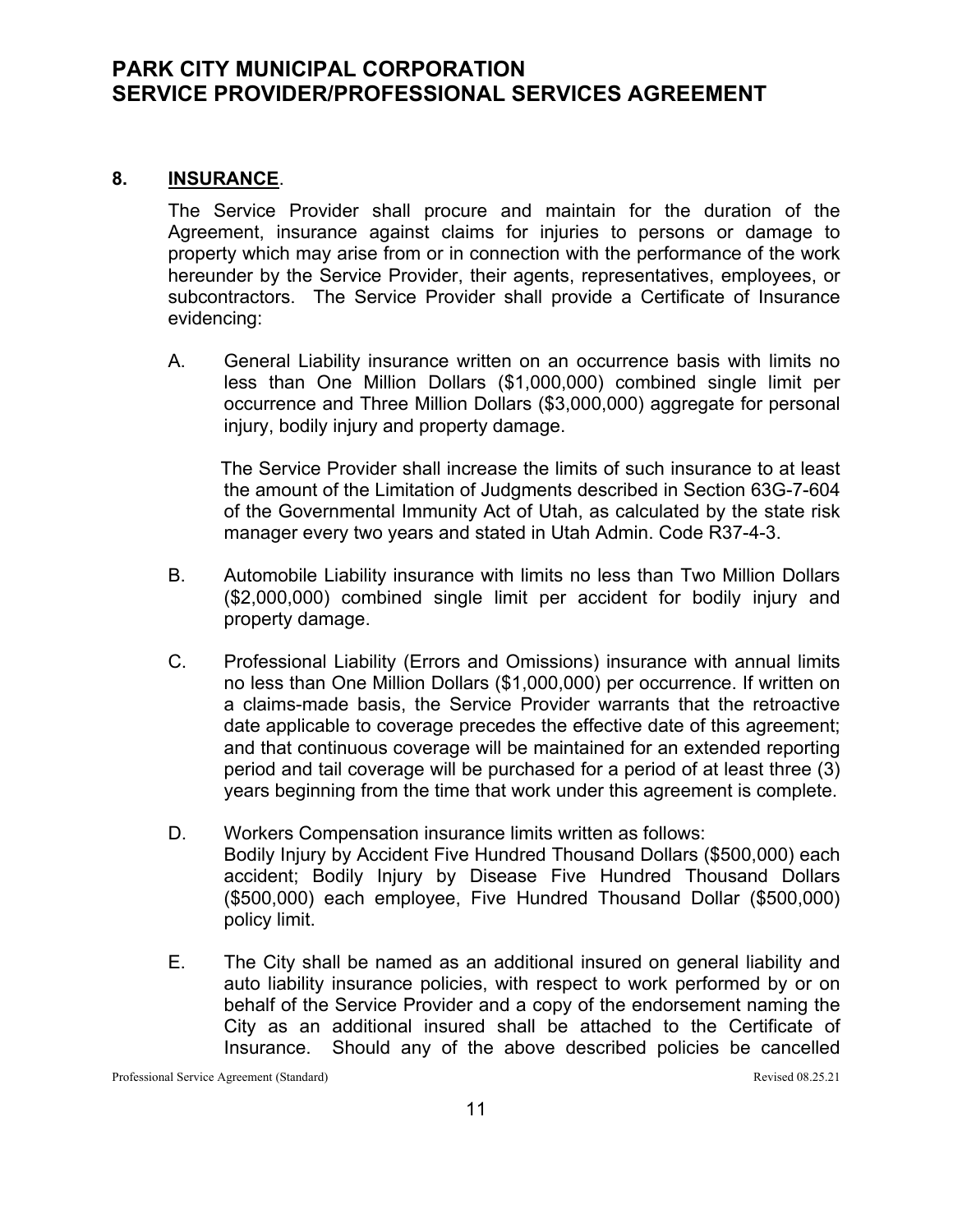before the expiration date thereof, Service Provider shall deliver notice to the City within thirty (30) days of cancellation. The City reserves the right to request certified copies of any required policies.

F. The Service Provider's insurance shall contain a clause stating that coverage shall apply separately to each insured against whom claim is made or suit is brought, except with respect to the limits of the insurer's liability.

## **9. TREATMENT OF ASSETS**.

Title to all property furnished by the City shall remain in the name of the City and the City shall become the owner of the work product and other documents, if any, prepared by the Service Provider pursuant to this Agreement (contingent on City's performance hereunder).

## **10. COMPLIANCE WITH LAWS AND WARRANTIES**.

- A. The Service Provider, in the performance of this Agreement, shall comply with all applicable federal, state, and local laws and ordinances, including regulations for licensing, certification and operation of facilities, programs and accreditation, and licensing of individuals, and any other standards or criteria as described in this Agreement to assure quality of services.
- B. Unless otherwise exempt, the Service Provider is required to have a valid Park City business license.
- C. The Service Provider specifically agrees to pay any applicable fees or charges which may be due on account of this Agreement.
- D. If this Agreement is entered into for the physical performance of services within Utah the Service Provider shall register and participate in E-Verify, or equivalent program. The Service Provider agrees to verify employment eligibility through E-Verify, or equivalent program, for each new employee that is employed within Utah, unless exempted by Utah Code Ann. § 63G-12-302.
- E. Service Provider shall be solely responsible to the City for the quality of all services performed by its employees or sub-contractors under this Agreement. Service Provider hereby warrants that the services performed by its employees or sub-contractors will be performed substantially in conformance with the standard of care observed by similarly situated companies providing services under similar conditions.

Professional Service Agreement (Standard) Revised 08.25.21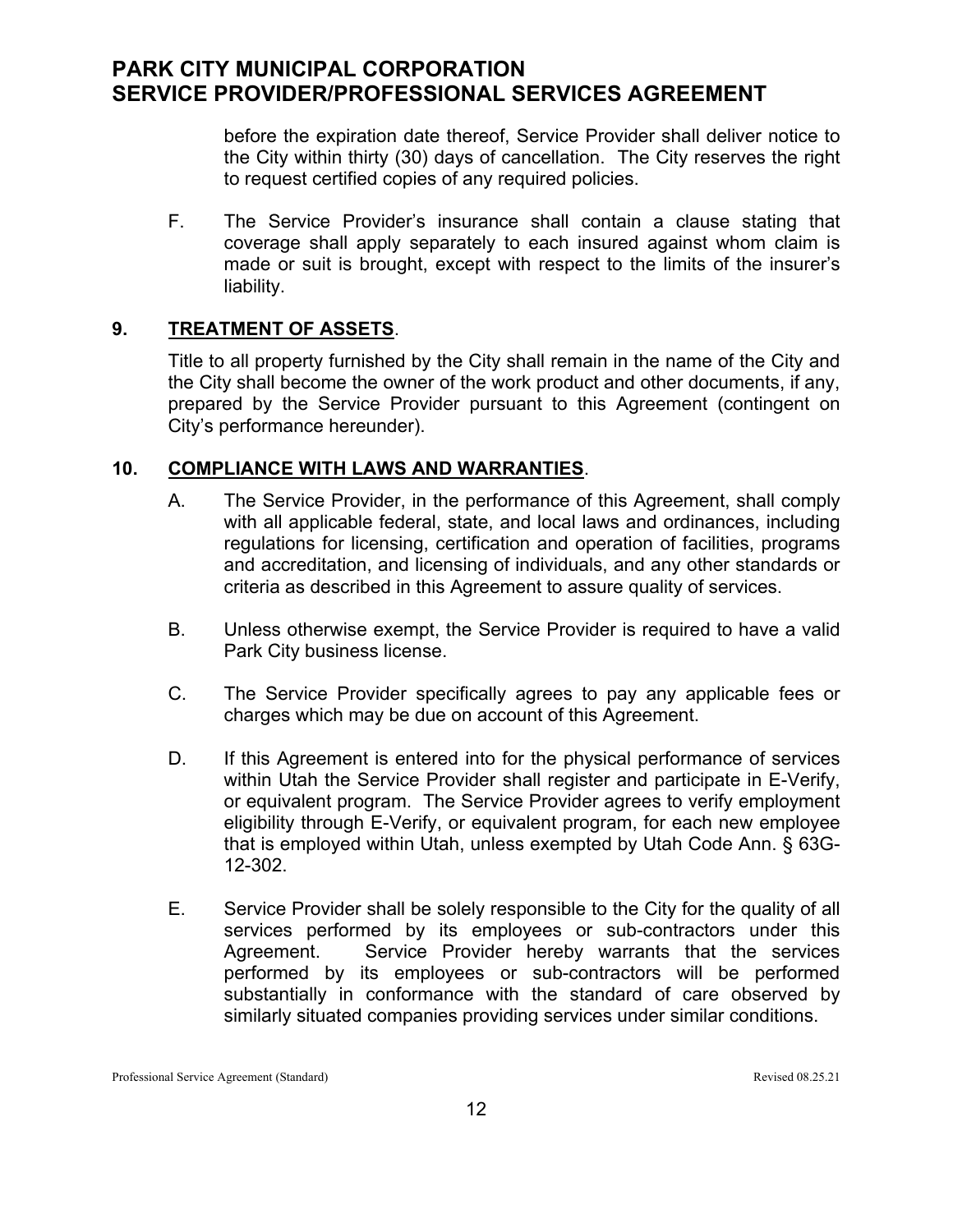## **11. NONDISCRIMINATION**.

Any Service Provider that enters into an agreement for goods or services with Park City Municipal Corporation or any of its boards, agencies, or departments shall:

- A. Implement an employment nondiscrimination policy prohibiting discrimination in hiring, discharging, promoting or demoting, matters of compensation, or any other employment- related decision or benefit against a person otherwise qualified, because of actual or perceived race; color; sex; pregnancy, childbirth, or pregnancy- related conditions; age, if the individual is 40 years of age or older; religion; national origin; disability; sexual orientation; gender identity; genetic information; or military status.
- B. In the performance of this Agreement, Service Provider shall not discriminate on account of actual or perceived race; color; sex; pregnancy, childbirth, or pregnancy-related conditions; age, if the individual is 40 years of age or older; religion; national origin; disability; sexual orientation; gender identity; genetic information; or military status.
- C. Incorporate the foregoing provisions in all subcontracts or assignments hereunder and take such actions as may be required to ensure full compliance with the provisions of this policy.

## **12. ASSIGNMENTS/SUBCONTRACTING**.

A. The Service Provider shall not assign its performance under this Agreement or any portion of this Agreement without the written consent of the City, and it is further agreed that said consent must be sought in writing by the Service Provider not less than thirty (30) days prior to the date of any proposed assignment. The City reserves the right to reject without cause any such assignment. Any assignment made without the prior express consent of the City, as required by this part, shall be deemed null and void.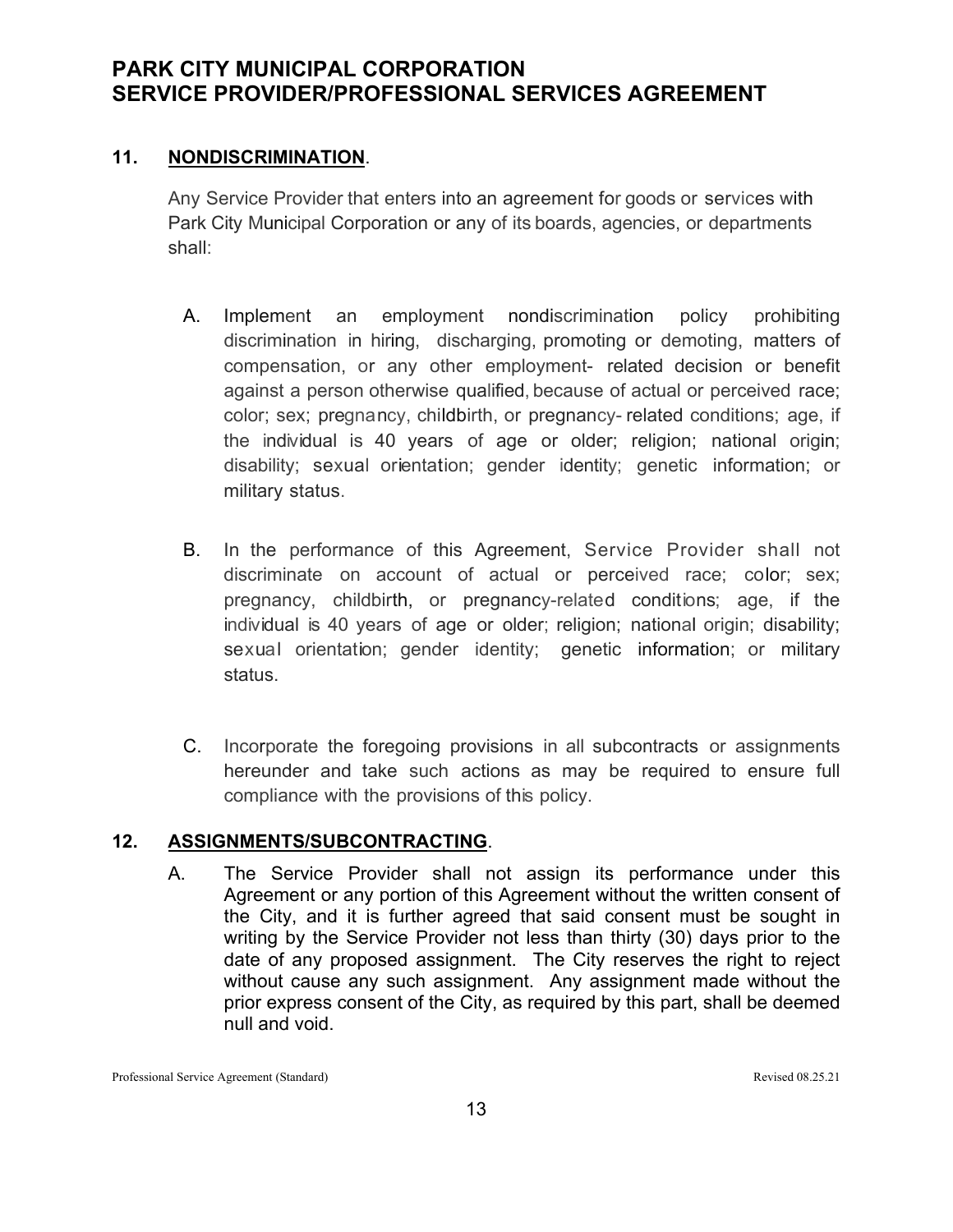- B. Any work or services assigned hereunder shall be subject to each provision of this Agreement and property bidding procedures where applicable as set forth in local, state or federal statutes, ordinance and guidelines.
- C. Any technical/professional service subcontract not listed in this Agreement, must have express advance approval by the City.
- D. Each subcontractor that physically performs services within Utah shall submit an affidavit to the Service Provider stating that the subcontractor has used E-Verify, or equivalent program, to verify the employment status of each new employee, unless exempted by Utah Code Ann. § 63G-12- 302.

## **13. CHANGES**.

Either party may request changes to the scope of services and performance to be provided hereunder, however, no change or addition to this Agreement shall be valid or binding upon either party unless such change or addition be in writing and signed by both Parties. Such amendments shall be attached to and made part of this Agreement.

## **14. PROHIBITED INTEREST, NO THIRD PARTY RIGHTS AND NO GRATUITY TO CITY EMPLOYEES**.

- A. No member, officer, or employee of the City shall have any interest, direct or indirect, in this Agreement or the proceeds thereof.
- B. Nothing herein is intended to confer rights of any kind in any third party.
- C. No City employee who has procurement decision making authority and is engaged in the procurement process, or the process of administering a contract may knowingly receive anything of value including but not limited to gifts, meals, lodging or travel from anyone that is seeking or has a contract with the City.

## **15. MODIFICATIONS TO TASKS AND MISCELLANEOUS PROVISIONS**.

A. All work proposed by the Service Provider is based on current government ordinances and fees in effect as of the date of this Agreement.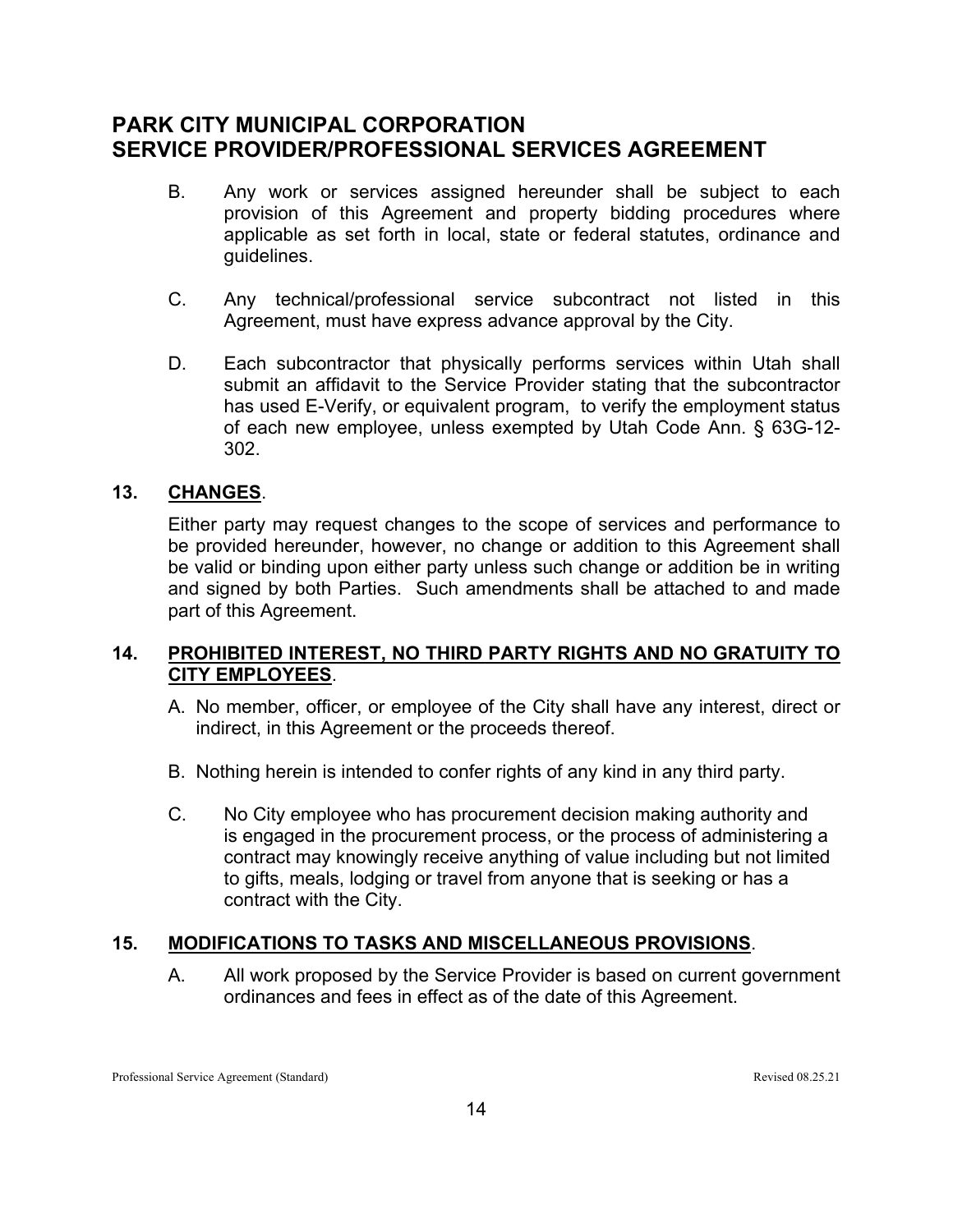- B. Any changes to current government ordinances and fees which affect the scope or cost of the services proposed may be billed as an "extra" pursuant to Paragraph 3(C), or deleted from the scope, at the option of the City.
- C. The City shall make provision for access to the property and/or project and adjacent properties, if necessary for performing the services herein.

## **16. TERMINATION**.

- A. Either party may terminate this Agreement, in whole or in part, at any time, by at least thirty (30) days' written notice to the other party. The Service Provider shall be paid its costs, including contract close-out costs, and profit on work performed up to the time of termination. The Service Provider shall promptly submit a termination claim to the City. If the Service Provider has any property in its possession belonging to the City, the Service Provider will account for the same, and dispose of it in a manner directed by the City.
- B. If the Service Provider fails to perform in the manner called for in this Agreement, or if the Service Provider fails to comply with any other provisions of the Agreement and fails to correct such noncompliance within five (5) days written notice thereof, the City may immediately terminate this Agreement for cause. Termination shall be affected by serving a notice of termination on the Service Provider setting forth the manner in which the Service Provider is in default. The Service Provider will only be paid for services performed in accordance with the manner of performance set forth in this Agreement.

## **17. NOTICE**.

Notice provided for in this Agreement shall be sent by certified mail to the addresses designated for the Parties on the last page of this Agreement. Notice is effective upon the date it was sent, except that a notice of termination pursuant to paragraph 16 is effective upon receipt. All reference to "days" in this Agreement shall mean calendar days.

## **18. ATTORNEYS FEES AND COSTS**.

Professional Service Agreement (Standard) Revised 08.25.21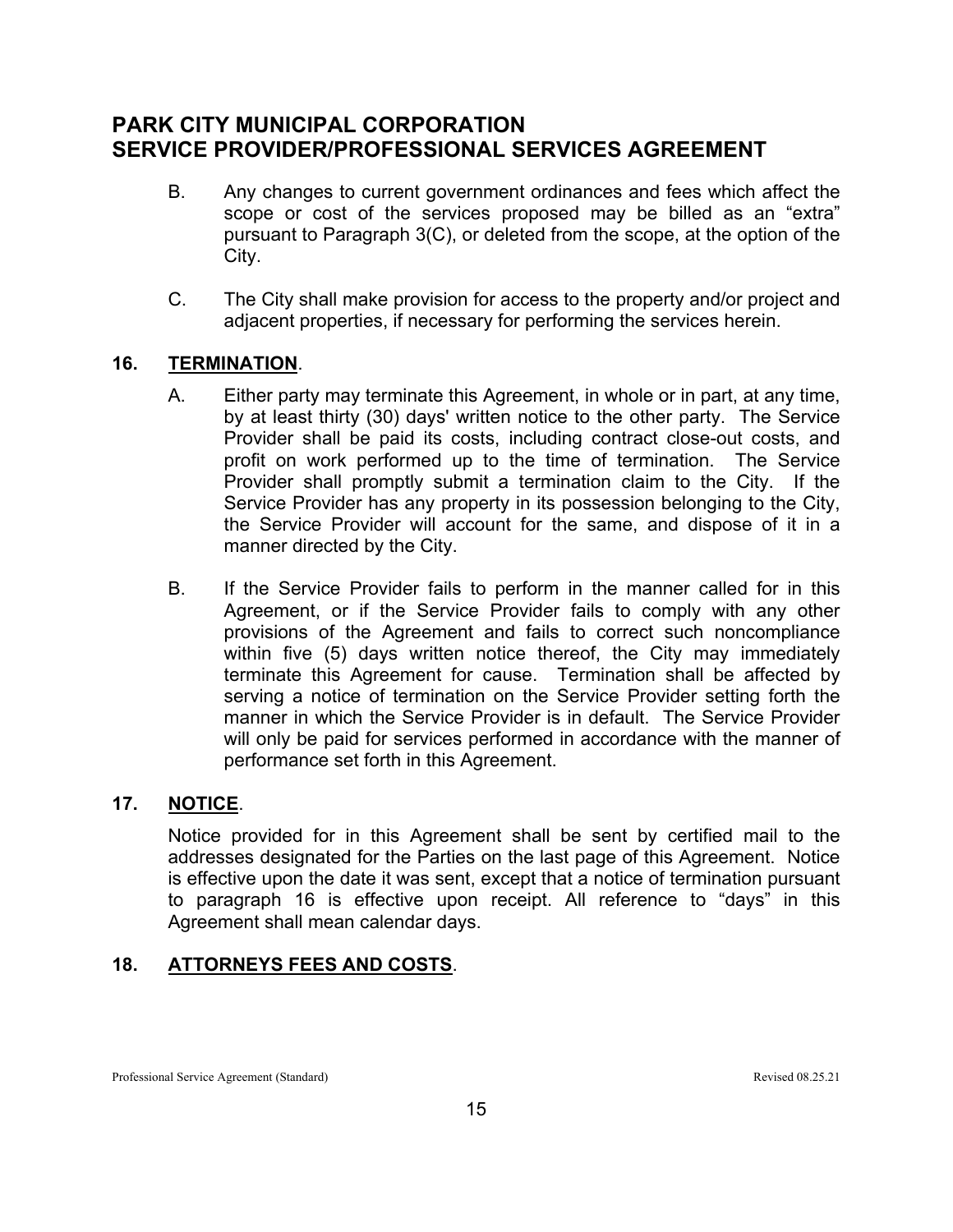If any legal proceeding is brought for the enforcement of this Agreement, or because of a dispute, breach, default, or misrepresentation in connection with any of the provisions of this Agreement, the prevailing party shall be entitled to recover from the other party, in addition to any other relief to which such party may be entitled, reasonable attorney's fees and other costs incurred in connection with that action or proceeding.

## **19. JURISDICTION AND VENUE**.

- A. This Agreement has been and shall be construed as having been made and delivered within the State of Utah, and it is agreed by each party hereto that this Agreement shall be governed by laws of the State of Utah, both as to interpretation and performance.
- B. Any action of law, suit in equity, or judicial proceeding for the enforcement of this Agreement, or any provisions thereof, shall be instituted and maintained only in any of the courts of competent jurisdiction in Summit County, Utah.

## **20. SEVERABILITY AND NON-WAIVER**.

- A. If, for any reason, any part, term, or provision of this Agreement is held by a court of the United States to be illegal, void or unenforceable, the validity of the remaining provisions shall not be affected, and the rights and obligations of the Parties shall be construed and enforced as if the Agreement did not contain the particular provision held to be invalid.
- B. If it should appear that any provision hereof is in conflict with any statutory provision of the State of Utah, said provision which may conflict therewith shall be deemed inoperative and null and void insofar as it may be in conflict therewith, and shall be deemed modified to conform in such statutory provisions.
- C. It is agreed by the Parties that the forgiveness of the nonperformance of any provision of this Agreement does not constitute a subsequent waiver of the provisions of this Agreement. No waiver shall be effective unless it is in writing and signed by an authorized representative of the waiving party.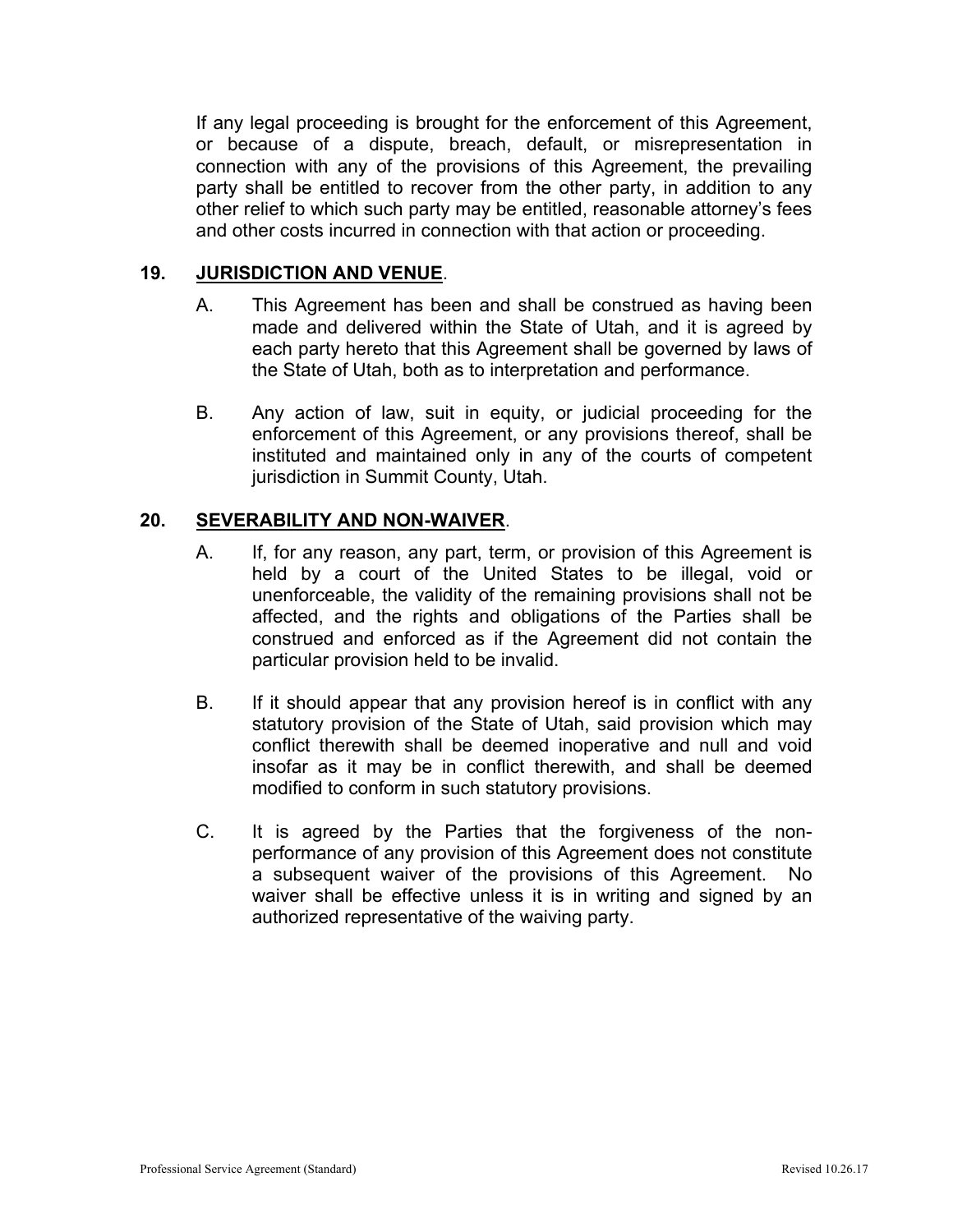## **21. ENTIRE AGREEMENT**.

The Parties agree that this Agreement is the complete expression of the terms hereto and any oral representations or understandings not incorporated herein are excluded. Further, any modification of this Agreement shall be in writing and signed by both Parties. Failure to comply with any of the provisions stated herein shall constitute material breach of contract and cause for termination. Both Parties recognize time is of the essence in the performance of the provisions of this Agreement.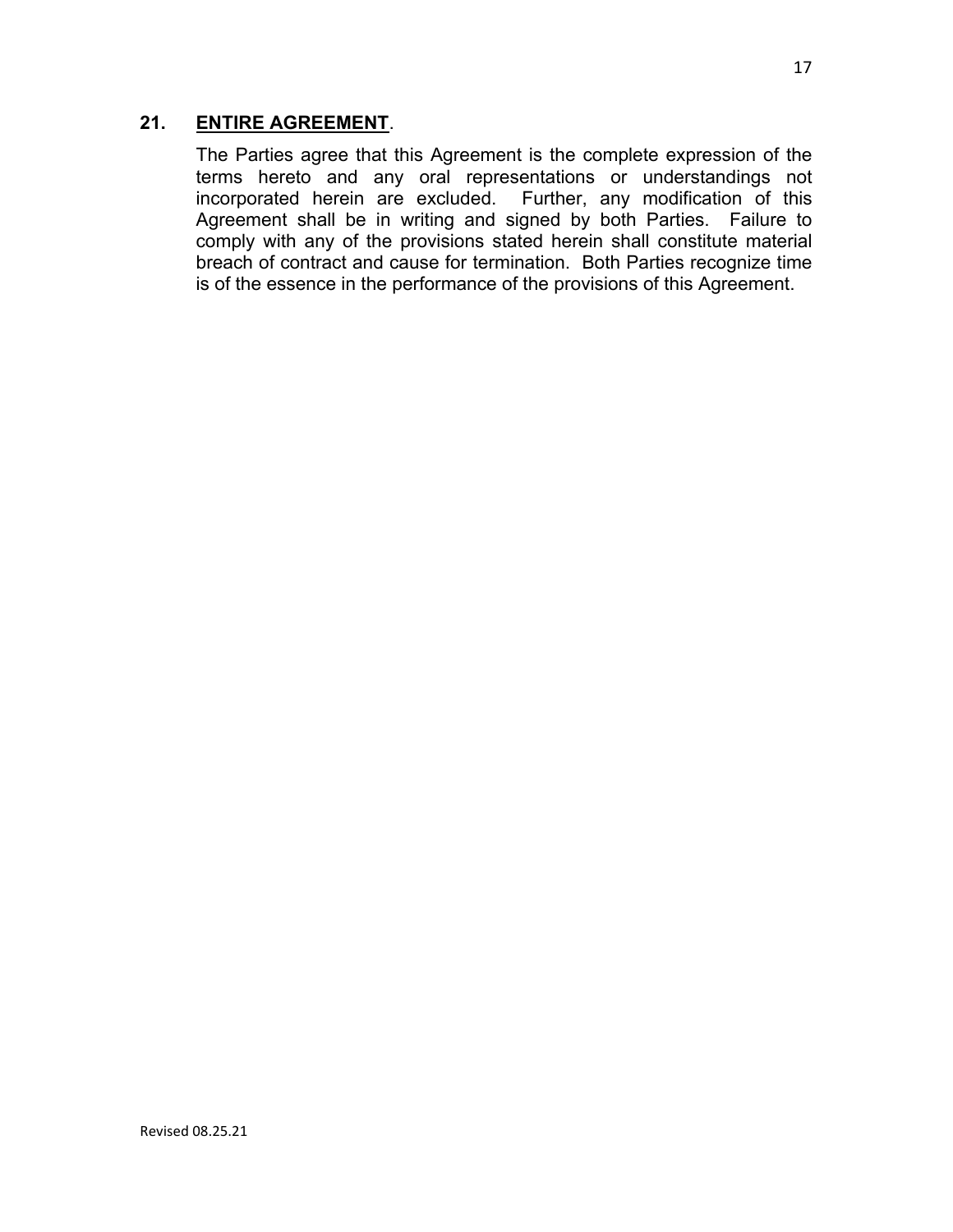IN WITNESS WHEREOF the Parties hereto have caused this Agreement to be executed the day and year first hereinabove written.

## **PARK CITY MUNICIPAL CORPORATION**

445 Marsac Avenue Post Office Box 1480 Park City, UT 84060-1480

Matt Dias, City Manager

\_\_\_\_\_\_\_\_\_\_\_\_\_\_\_\_\_\_\_\_\_\_\_\_\_\_\_\_\_\_\_\_

\_\_\_\_\_\_\_\_\_\_\_\_\_\_\_\_\_\_\_\_\_\_\_\_\_\_\_\_\_\_\_\_

Attest:

\_\_\_\_\_\_\_\_\_\_\_\_\_\_\_\_\_\_\_\_\_\_\_\_\_\_\_ City Recorder's Office

Approved as to form:

\_\_\_\_\_\_\_\_\_\_\_\_\_\_\_\_\_\_\_\_\_\_\_\_\_\_\_ City Attorney's Office

> Address City, State Zip Tax ID # PC Business License #:

**Signature** 

 $\mathcal{L}_\text{max}$  , and the set of the set of the set of the set of the set of the set of the set of the set of the set of the set of the set of the set of the set of the set of the set of the set of the set of the set of the Printed name

 $\mathcal{L}_\text{max}$  , and the set of the set of the set of the set of the set of the set of the set of the set of the set of the set of the set of the set of the set of the set of the set of the set of the set of the set of the **Title**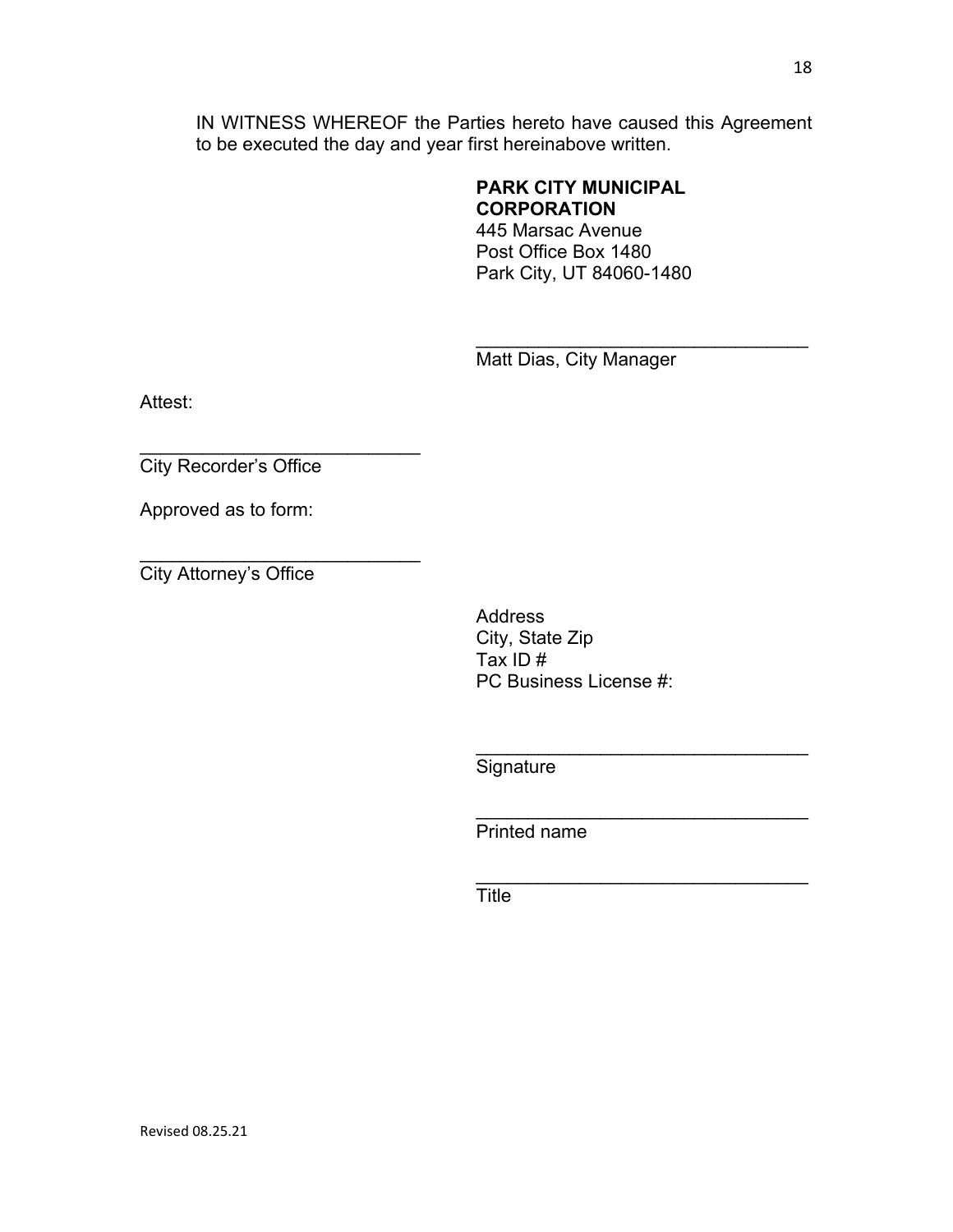STATE OF \_\_\_\_\_\_\_\_\_\_\_\_\_\_\_\_\_)

COUNTY OF \_\_\_\_\_\_\_\_\_\_\_\_\_\_\_)

On this \_\_\_\_\_ day of \_\_\_\_\_\_\_\_\_\_\_\_, 2021,

 $\mathcal{L}_\text{max}$  , and the set of the set of the set of the set of the set of the set of the set of the set of the set of the set of the set of the set of the set of the set of the set of the set of the set of the set of the

(name of document signer) personally appeared before me , whose identity is personally known to me or proven on the basis of satisfactory evidence, and who by me duly sworn/affirmed, did say that he/she is the (Title or Office, and that said document was signed by him/her on behalf of by authority of its Bylaws, or Resolution of its Board of Directors, and he/she acknowledged to me that he/she executed the (name of document being signed).

Notary Public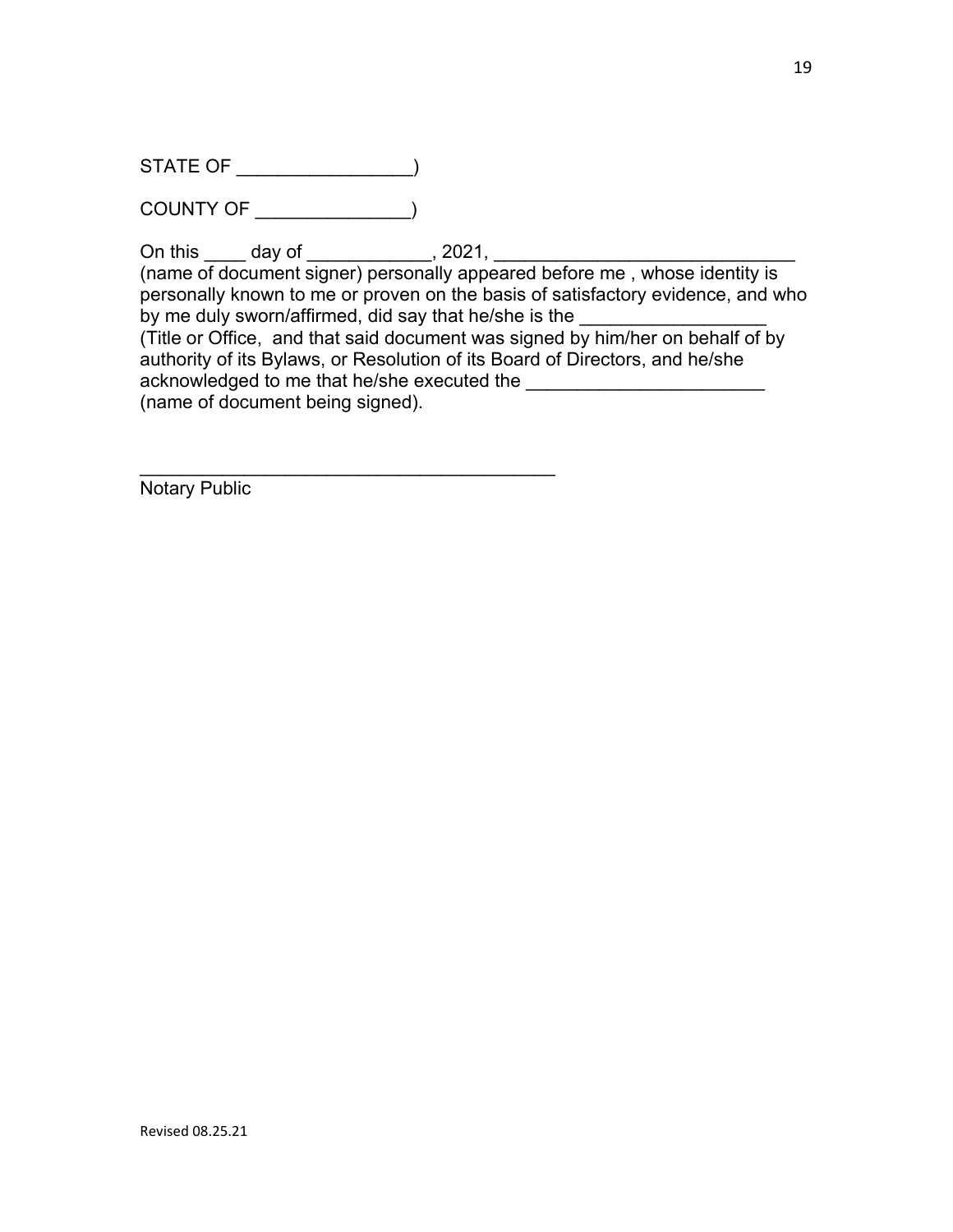#### **EXHIBIT "A"**

#### SCOPE OF SERVICES

Service Provider to provide support services to the Building and Planning Departments as needed and requested regarding historic preservation activities. This includes reviewing and commenting on staff reports, pre-application forms, design review applications, and project proposals, attending regularly scheduled Design Review Team (DRT) meetings (typically weekly) on Wednesdays in Park City; participating in site visits with staff and applicants as necessary, and providing resource materials as needed and requested by the Building and Planning Departments' staff members. The duration of this contract will be for three (3) years. The Service Provider may expect to spend approximately 180 hours annually and not more than 225 hours annually, for approximately 3.5 hours per week on this project (including travel time to and from Park City).